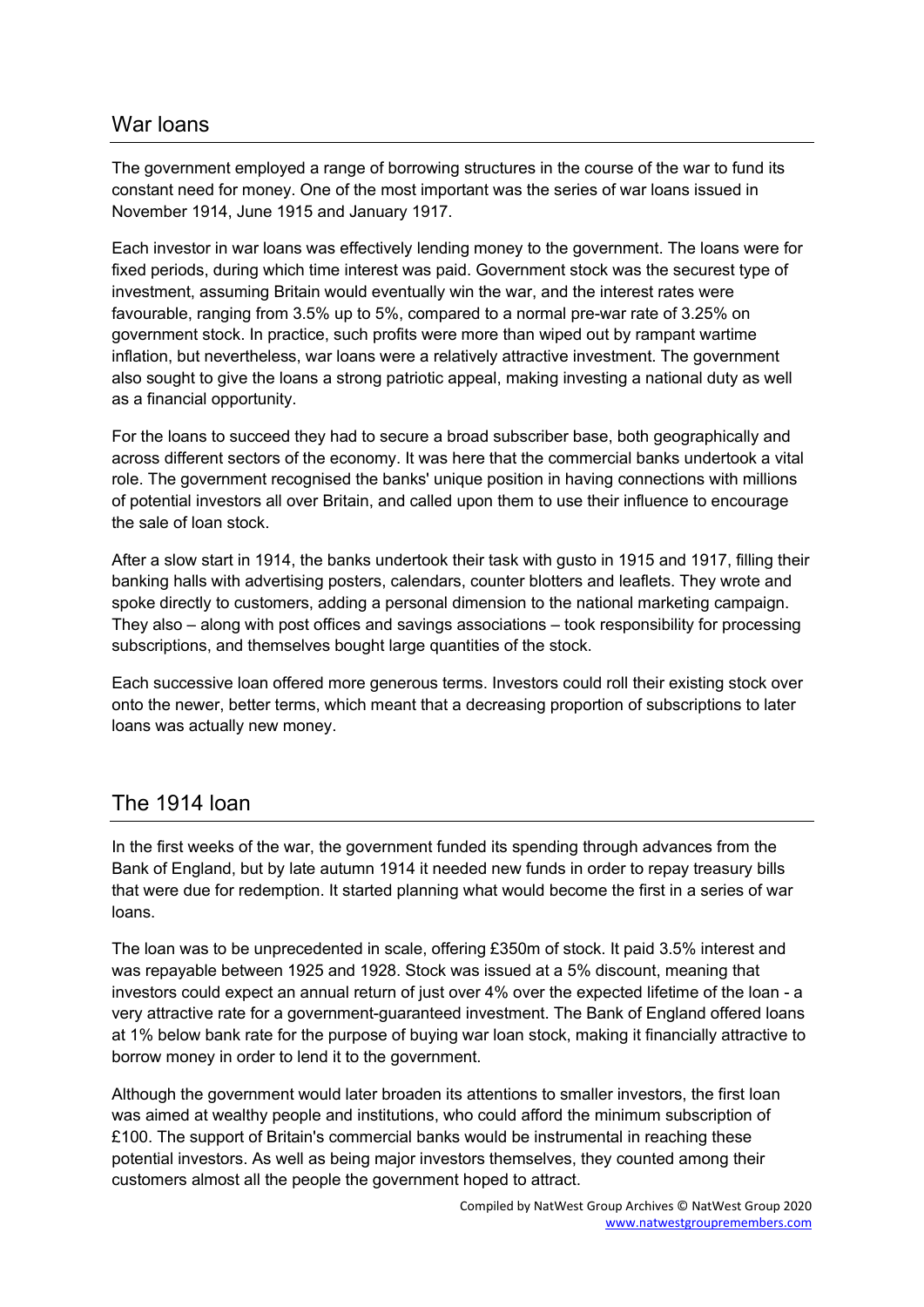By early November 1914 the banks knew that a war loan was being planned, but did not know exactly what the terms would be, or what involvement would be asked of them. They began internal discussions about how much they might invest, and met with competitors, both formally and informally, to discuss the situation.

On 16 November 1914, the day before the loan prospectus was published, Chancellor of the Exchequer David Lloyd George met with representatives of all the banks in the boardroom of our constituent London County & Westminster Bank. He needed to secure the banks' firm commitment in advance of the launch, because it was essential that the loan should be seen to sell well. Anything less might suggest – to allies and enemies alike – that Britain lacked confidence.

At the meeting, Lloyd George emphasised the patriotic importance of the loan, and asked for the support of all present. He also unveiled the full terms of the loan, prompting a flurry of telegrams as attendees relayed details to their respective head offices and awaited authorisation to participate.

Nearly all the British banks agreed to subscribe 5% of their deposits to the loan and underwrite the same amount again. They promised to encourage customers to invest too. In later years, extensive marketing campaigns would accompany loan issues, but in 1914 the loan was mostly promoted by bank managers writing or talking to customers about the benefits of participating. This was a new departure for bank managers, who were not accustomed to encouraging their customers to withdraw money from the bank and invest it elsewhere. Nevertheless, as a London County & Westminster Bank head office circular explained, 'there are patriotic and other motives to be considered.'

As well as promoting the loan, banks were responsible for handling and submitting applications. In compensation for the administrative costs involved, they received a commission of 1s 8d per £100 subscribed, or 0.08%.

In fact, the loan was not a success. Its scale had been shaped by the government's need, rather than the market's capacity to lend. Its terms were confusing, and it was put together without properly planning the timing or presentation. It only attracted £91m from the general public. The banks were called upon to contribute almost their full underwriting as well their intended investment, bringing their total allocation to £106m. The Bank of England took £40m, but this still left a shortfall of £113m. The Chancellor of the Exchequer announced publicly that the loan had been over-subscribed, and had particularly attracted smaller applicants, but this was far from the whole truth. In fact, a discreet way had been found for two Bank of England officials personally to buy the remaining stock, funded by covert loans from the Bank. The 1914 war loan had been kept from looking like a failure, but in reality it had only raised around half of its nominal target.

## The 1915 loan

By spring 1915 the government was planning a second war loan. Unlike the first loan, it was to be marketed heavily to smaller investors. Previously, the minimum investment had been £100, but now people could participate for as little as £5. This lower limit gave access to a much larger pool of potential investors. Furthermore, drawing investment from the broader economy had the benefit of helping to counter domestic inflation, thereby steadying international exchange.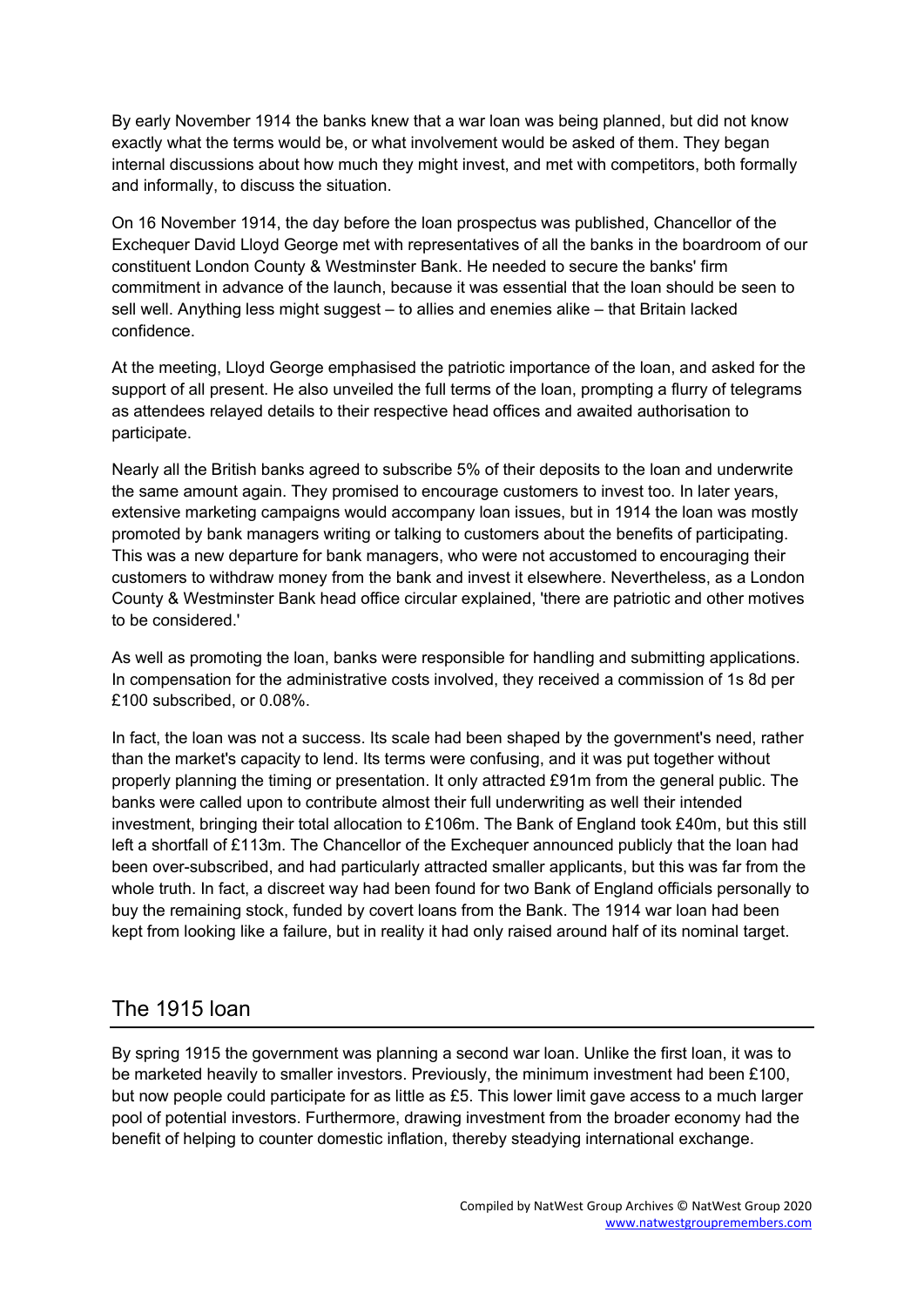The details were announced in June 1915. Its term was longer than that of the previous loan, falling due for payment between 1925 and 1945, and the interest rate was higher, at 4.5%. It was issued at par, meaning that investors received no discount at the time of buying their stock.

Unlike in 1914, the government did not consult the banks in advance, perhaps because it knew they would have little choice but to support it. The banks were annoyed, believing they should have been consulted, in view of their twin roles as major buyers and chief salesmen. They later sent a joint letter to the Chancellor of the Exchequer, expressing their dissatisfaction.

On 9 July 1915, after the loan had already been launched, the Chancellor of the Exchequer did hold a meeting with the banks' representatives. Despite feeling snubbed by the lack of consultation and worried about the loan's effect on depositors and customers, the banks were anxious to act patriotically. They agreed to double the amount they had put into the 1914 loan.

As previously, the banks took a leading role in selling the loan to their customers. With the minimum investment set at £5, there were many more potential buyers. Some banks extended opening hours to make it easier for customers to submit applications. They even offered loans at a favourable interest rate, so that customers could borrow in order to subscribe. In recognition of this extra work, and in particular of the high administrative costs of so many small subscriptions, the government paid the banks an increased rate of commission, amounting to 2/6 per £100, or 0.125%.

The smaller minimum subscription also meant that many bank workers were themselves potential investors. Some banks introduced schemes to help staff to club together to buy stock, and pay for it later through monthly salary deductions. London County & Westminster Bank's scheme attracted 142 members, raising £2,725.

When smaller investors participated in the war loan, they tended to find the money by withdrawing it from their bank savings accounts, so banks saw a significant drop in their deposits. In theory, the government would soon spend the loan money on goods, whose suppliers would then put the money back into their bank accounts, stabilising the banks' balance sheets. In practice, however, a large portion of the money was used to repay government debt at the Bank of England, and did not quickly find its way back into the wider economy. In consequence, the 1915 loan left the banks stretched for many months, with depleted deposits on one side and their own sizeable commitments to the loan on the other.

When all the applications were added up, it was found that the 1915 war loan had attracted over a million subscribers. It nominally raised £900m, but more than a third of that total was actually conversion of existing debt. Of the new money, one third was contributed by the banks.

## The 1917 loan

Throughout 1916 the government focussed its domestic borrowing on short-term treasury bills. In January 1917, however, the new coalition government launched the third, and largest, of the British government war loans.

The new loan was offered at a 5% discount on face value, meaning that it cost £95 to buy £100 of stock. The interest rate was 5% per annum, or 4% tax free for 25 years. Holders of existing war loan stock, treasury bills and exchequer bonds could convert to the new issue.